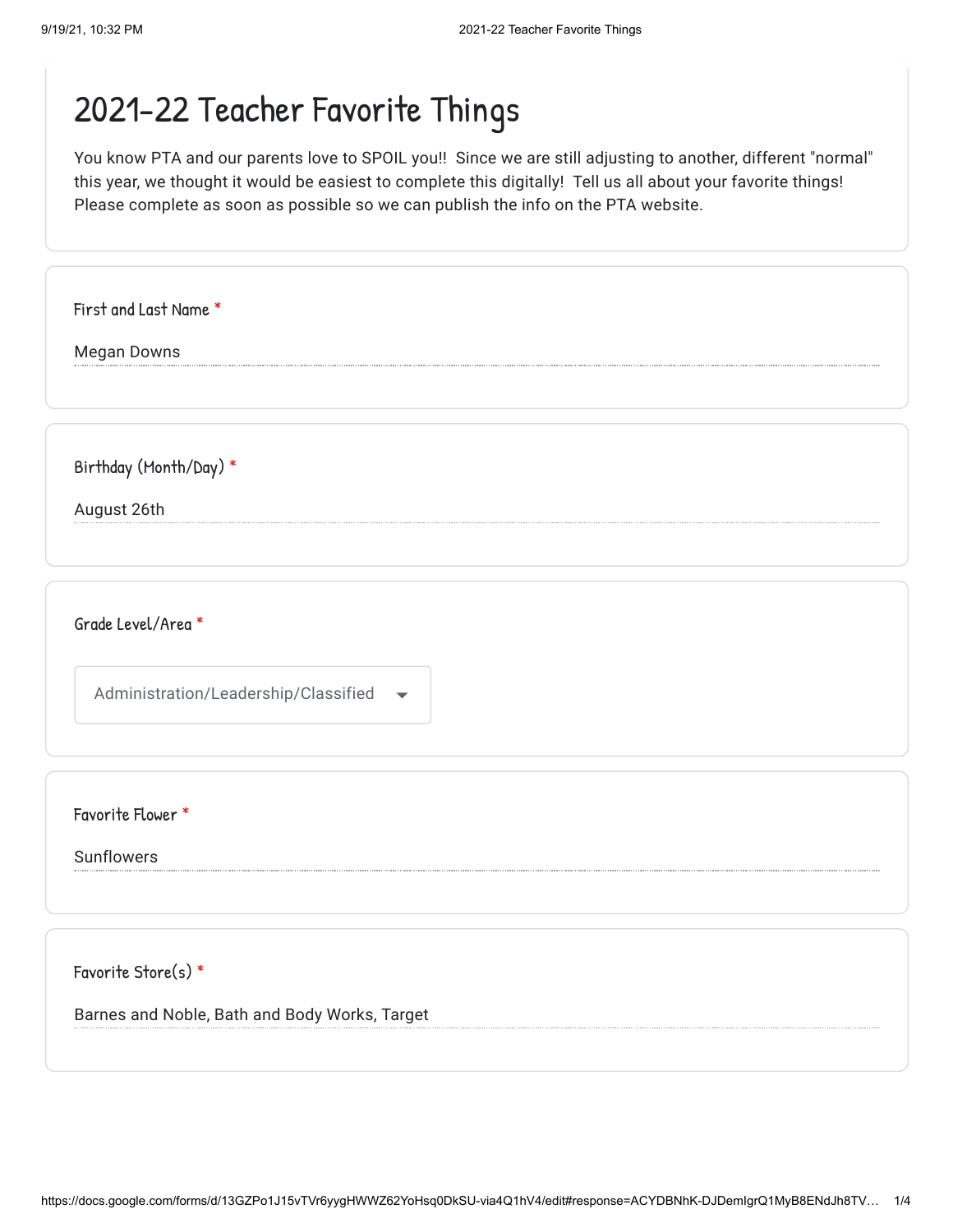| Favorite Restaurant(s) $*$ |  |
|----------------------------|--|
| <b>Cheesecake Factory</b>  |  |
|                            |  |
|                            |  |

Favorite Hot Drink \*

Vanilla Latte

Favorite Cold Drink \*

Unsweet Iced Tea

Favorite Snacks \*

Apples, Popcorn, Sour Cream and Cheddar Chips

Hobbies \*

Reading, Traveling,

Classroom Wish List (add your Amazon link too) \*

Colorful Post-it Notes

Favorite Luxury/Treat \*

Pedicures, Massages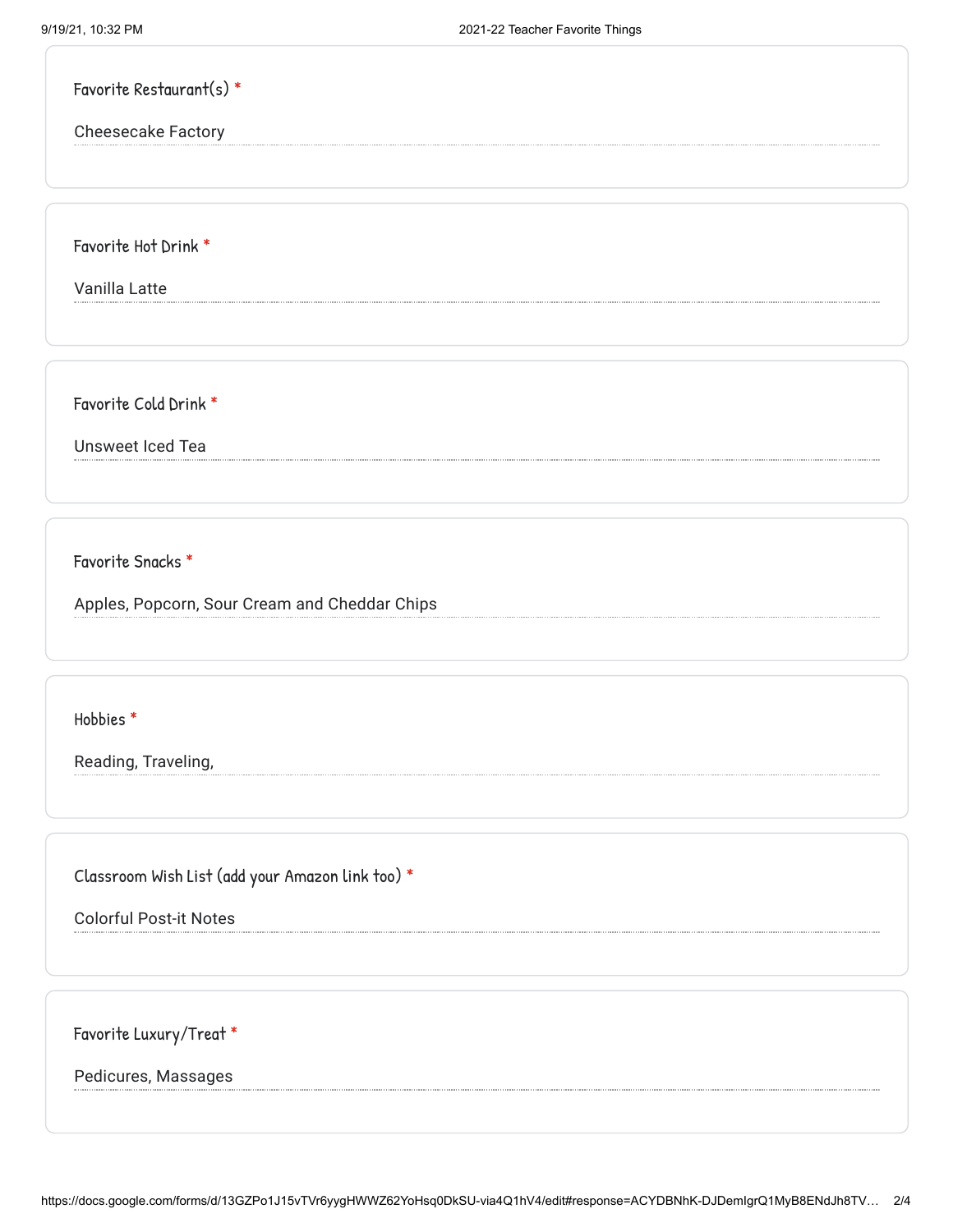| Favorite Topic to Research/Study *    |
|---------------------------------------|
| Travel-any country,                   |
|                                       |
| Sports Team(s) $*$                    |
| Mets, Jets                            |
|                                       |
| T-Shirt Size *                        |
| $\pmb{\mathsf{XS}}$                   |
| $\mathsf S$                           |
| ${\sf M}$                             |
|                                       |
| $\mathsf{XL}$                         |
| <b>XXL</b>                            |
| <b>XXXL</b>                           |
|                                       |
| Do you like Candles and/or Lotions? * |
| Yes                                   |
|                                       |
| Vegetarian/Vegan?*                    |
| <b>No</b>                             |
|                                       |

This content is neither created nor endorsed by Google.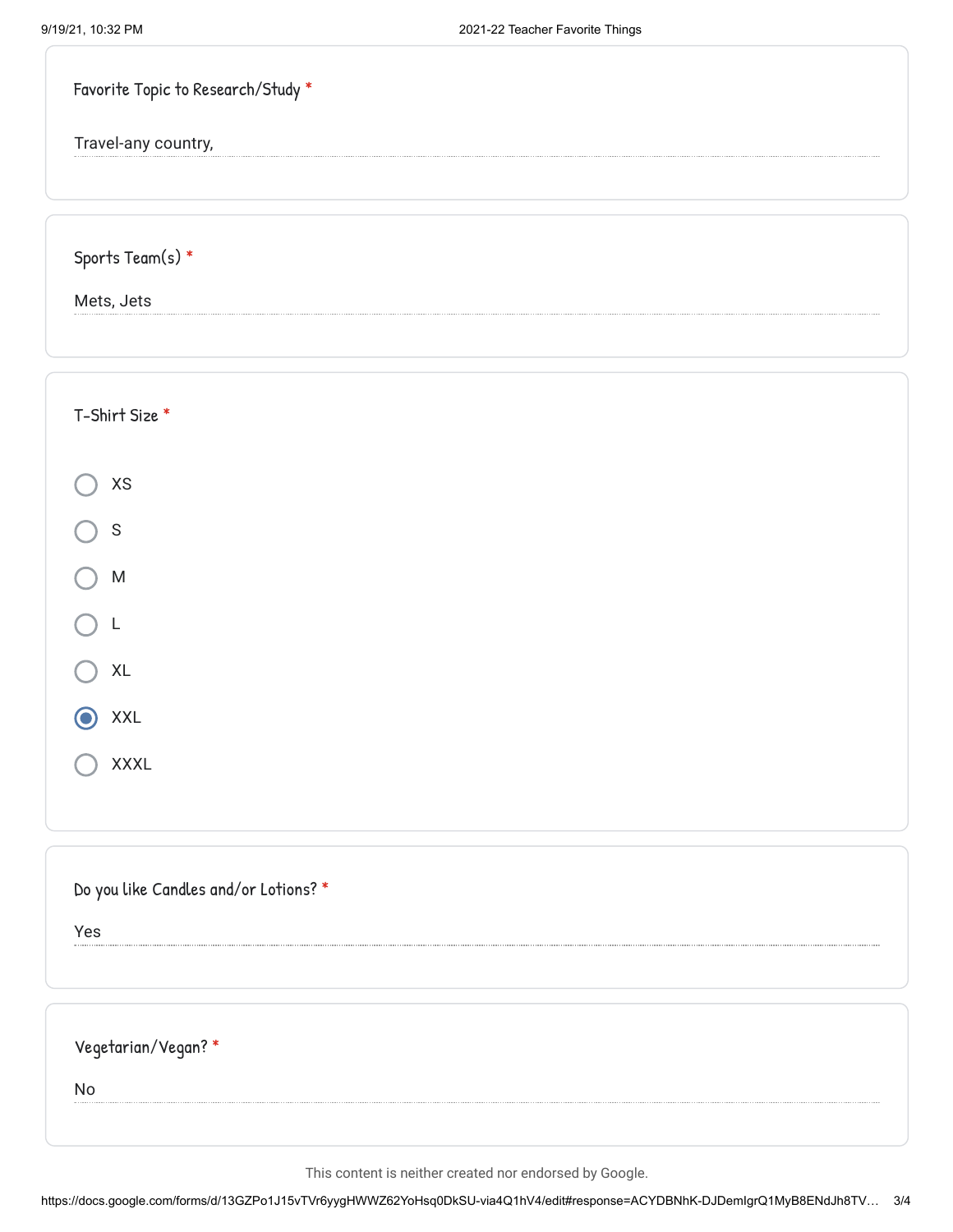## 2021-22 Teacher Favorite Things

You know PTA and our parents love to SPOIL you!! Since we are still adjusting to another, different "normal" this year, we thought it would be easiest to complete this digitally! Tell us all about your favorite things! Please complete as soon as possible so we can publish the info on the PTA website.

| First and Last Name *  |  |
|------------------------|--|
| Jantez Harrington      |  |
|                        |  |
|                        |  |
| Birthday (Month/Day) * |  |
| 08/02                  |  |
|                        |  |
|                        |  |
| Grade Level/Area *     |  |
|                        |  |
|                        |  |

Favorite Flower \*

White roses , orchids

Favorite Store(s) \*

Macy's,Bath and Body works, Banana Republic, Publix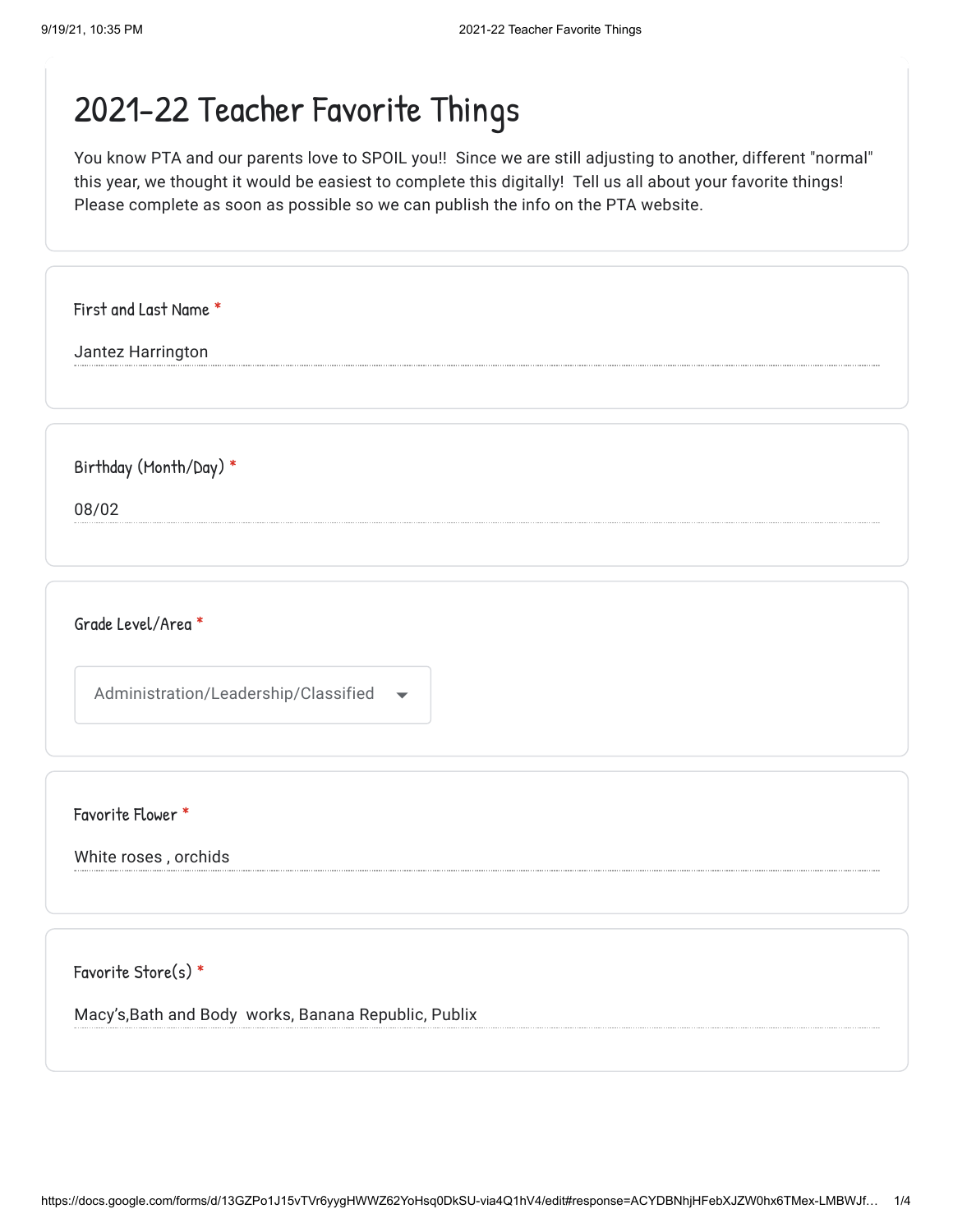#### Favorite Restaurant(s) \*

Coopers Hawk, Longhorn, Outback,Rise Pies, Jeremiah's

Favorite Hot Drink \*

Peach tea

Favorite Cold Drink \*

Ginger ale

Favorite Snacks \*

Swedish fish, candy corn, snack factory gluten free pretzels, Cybeles gluten free oatmeal raisin cookies ,

Hobbies \*

Decorating / home - and office

Classroom Wish List (add your Amazon link too) \*

Not in a classroom- not sure if this applies but could use materials for testing and test preparation. Thank you !

Favorite Luxury/Treat \*

Sweets by Holly vanilla gluten free cupcakes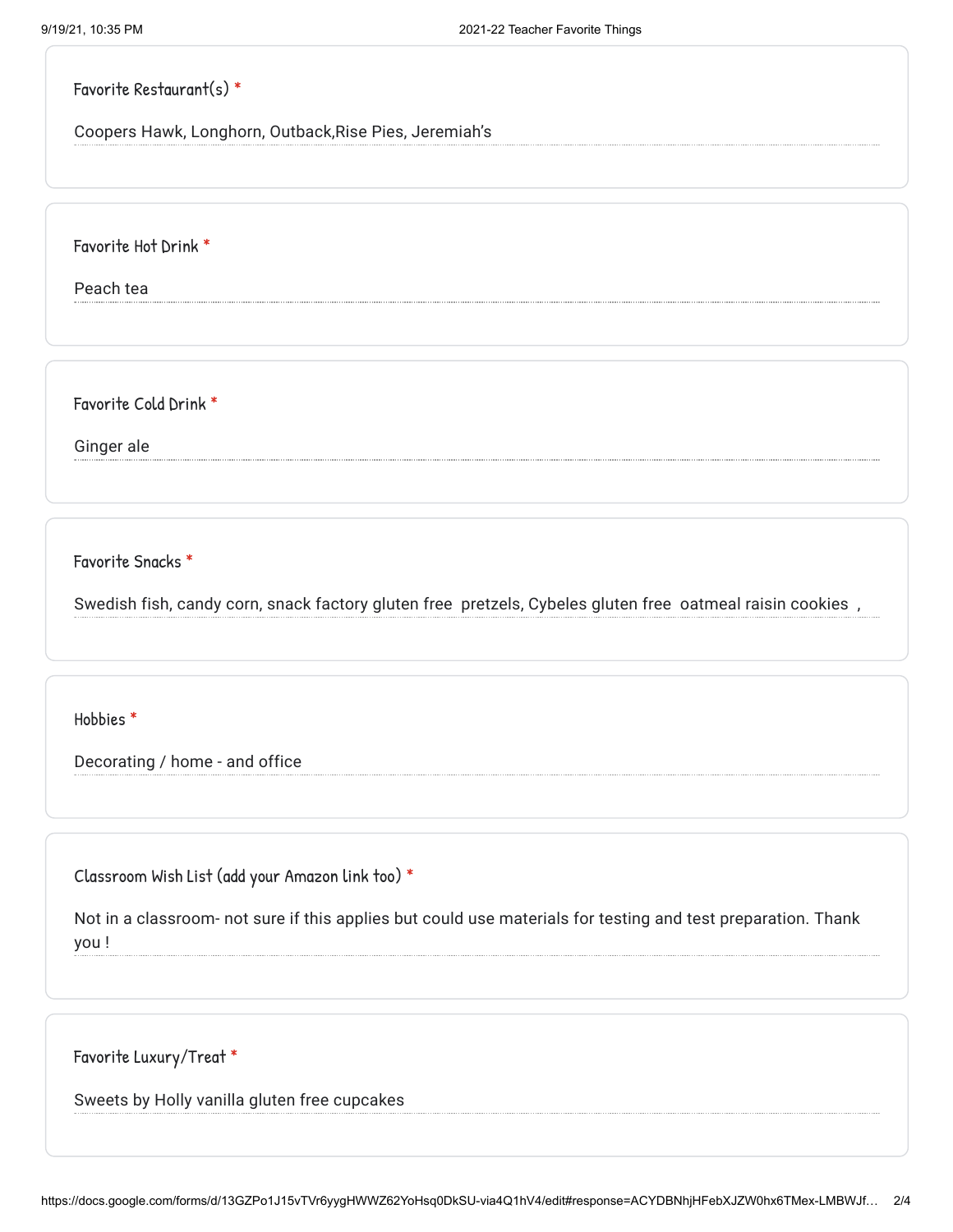| Favorite Topic to Research/Study * |  |
|------------------------------------|--|
| Leadership in Education            |  |
|                                    |  |
|                                    |  |
| Sports Team(s) *                   |  |
| Chicago teams                      |  |

| T-Shirt Size *                    |  |
|-----------------------------------|--|
| $\pmb{\mathsf{XS}}$               |  |
| $\bigcirc$ s                      |  |
| ${\sf M}$<br>$\left(\quad\right)$ |  |
| $\odot$ L                         |  |
| $\mathsf{XL}$<br>(                |  |
| XXL                               |  |
| XXXL                              |  |
|                                   |  |

### Do you like Candles and/or Lotions? \*

Yes- fresh scents

Vegetarian/Vegan? \*

Gluten, soy, eggs , dairy allergy( except butter)

This content is neither created nor endorsed by Google.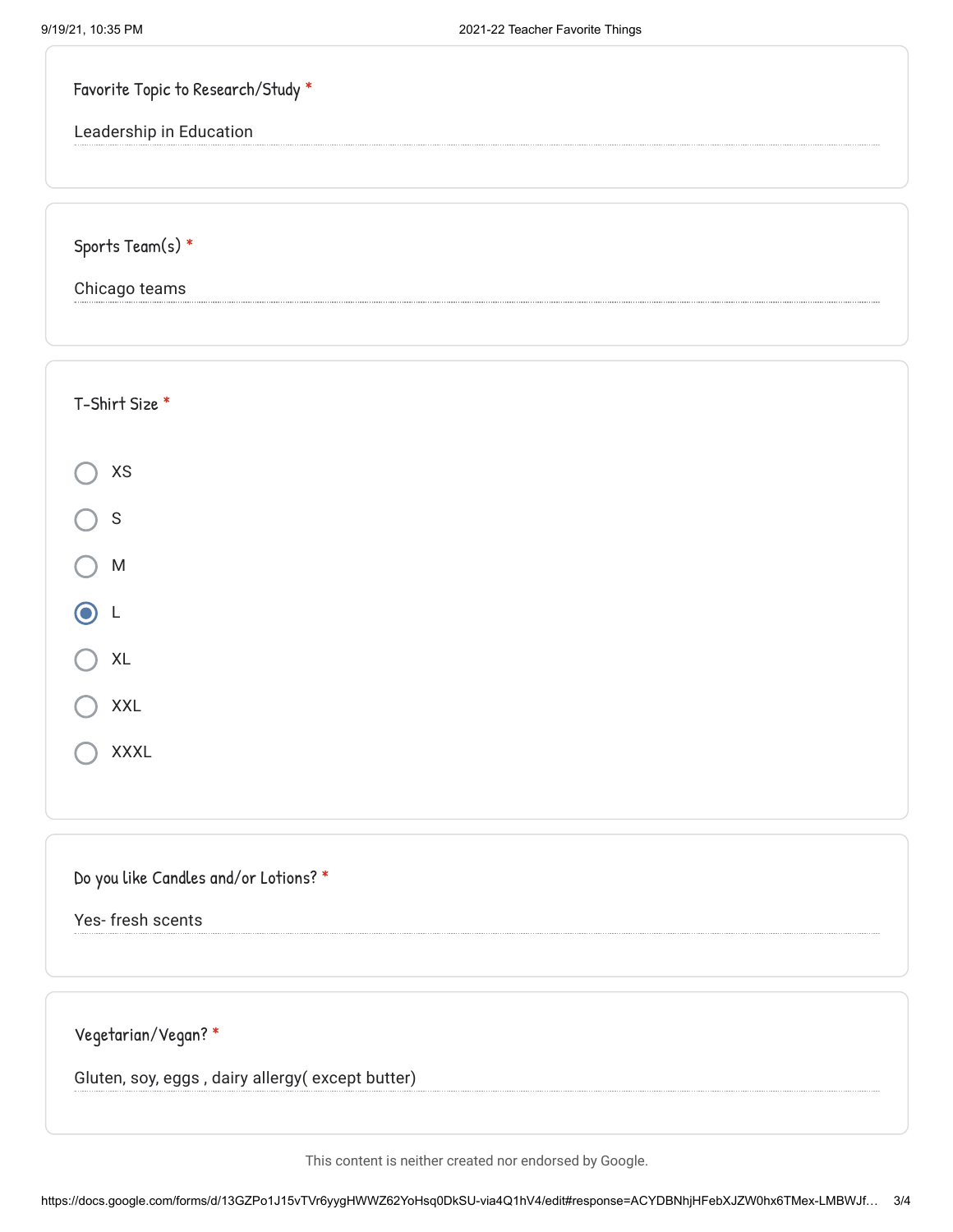# 2021-22 Teacher Favorite Things

You know PTA and our parents love to SPOIL you!! Since we are still adjusting to another, different "normal" this year, we thought it would be easiest to complete this digitally! Tell us all about your favorite things! Please complete as soon as possible so we can publish the info on the PTA website.

| First and Last Name *                                            |  |
|------------------------------------------------------------------|--|
| Allison Waldbieser                                               |  |
|                                                                  |  |
|                                                                  |  |
| Birthday (Month/Day) *                                           |  |
| 03/27                                                            |  |
|                                                                  |  |
|                                                                  |  |
| Grade Level/Area *                                               |  |
|                                                                  |  |
| Administration/Leadership/Classified<br>$\overline{\phantom{a}}$ |  |
|                                                                  |  |
|                                                                  |  |
| Favorite Flower *                                                |  |
| tulip                                                            |  |
|                                                                  |  |
|                                                                  |  |
| Favorite Store(s) *                                              |  |
|                                                                  |  |
| target, amazon                                                   |  |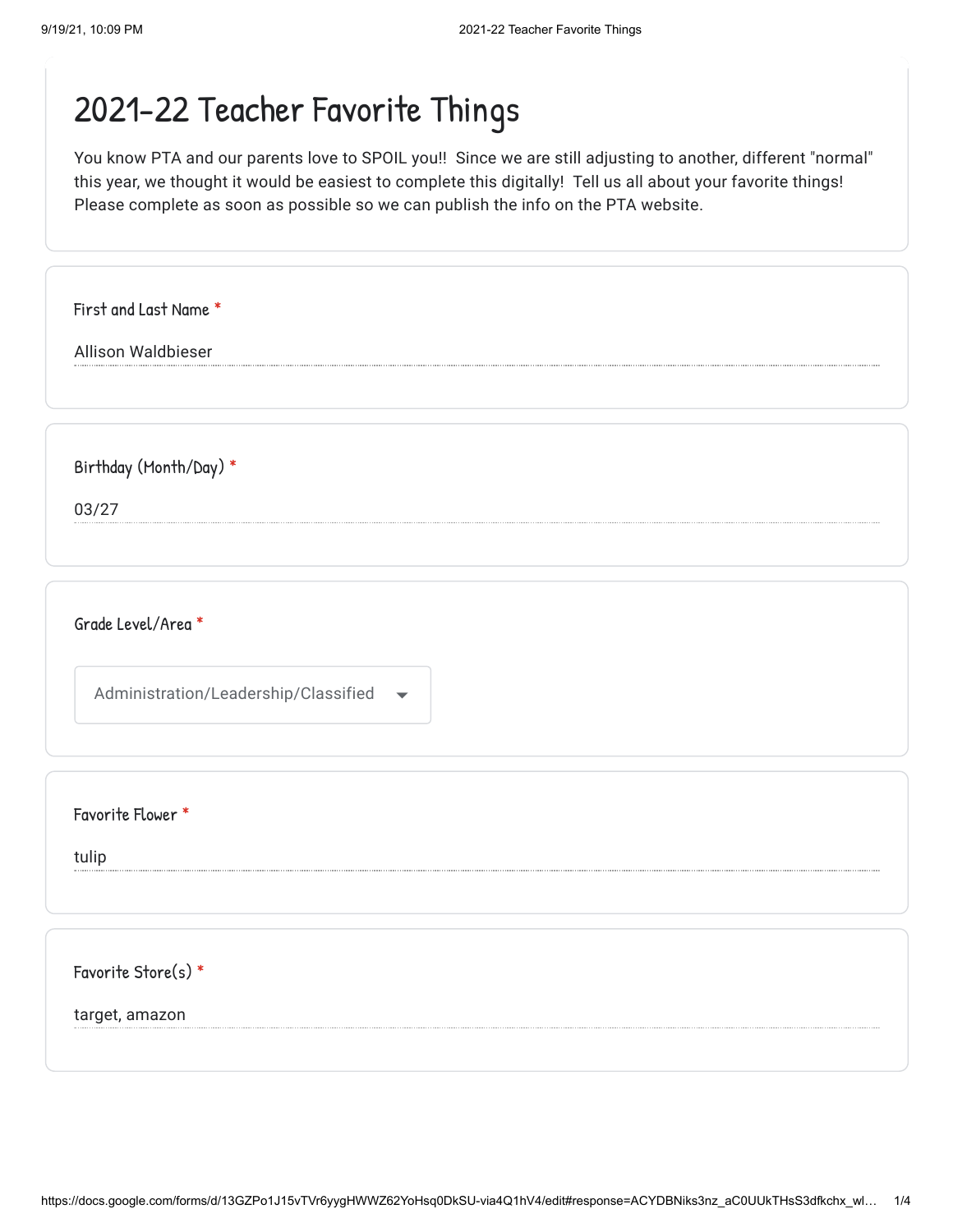| Favorite Restaurant(s) *                                           |  |
|--------------------------------------------------------------------|--|
| Any                                                                |  |
|                                                                    |  |
|                                                                    |  |
| Favorite Hot Drink *                                               |  |
| Latte                                                              |  |
|                                                                    |  |
|                                                                    |  |
| Favorite Cold Drink *                                              |  |
| Iced latte                                                         |  |
|                                                                    |  |
| Favorite Snacks *                                                  |  |
|                                                                    |  |
| salt and vinegar chips                                             |  |
|                                                                    |  |
| Hobbies*                                                           |  |
| Family and beach                                                   |  |
|                                                                    |  |
|                                                                    |  |
| Classroom Wish List (add your Amazon link too) *                   |  |
| Folders, file folders, notebooks, crayons, pens, dry erase markers |  |
|                                                                    |  |
|                                                                    |  |
| Favorite Luxury/Treat *                                            |  |
| pedicure                                                           |  |
|                                                                    |  |